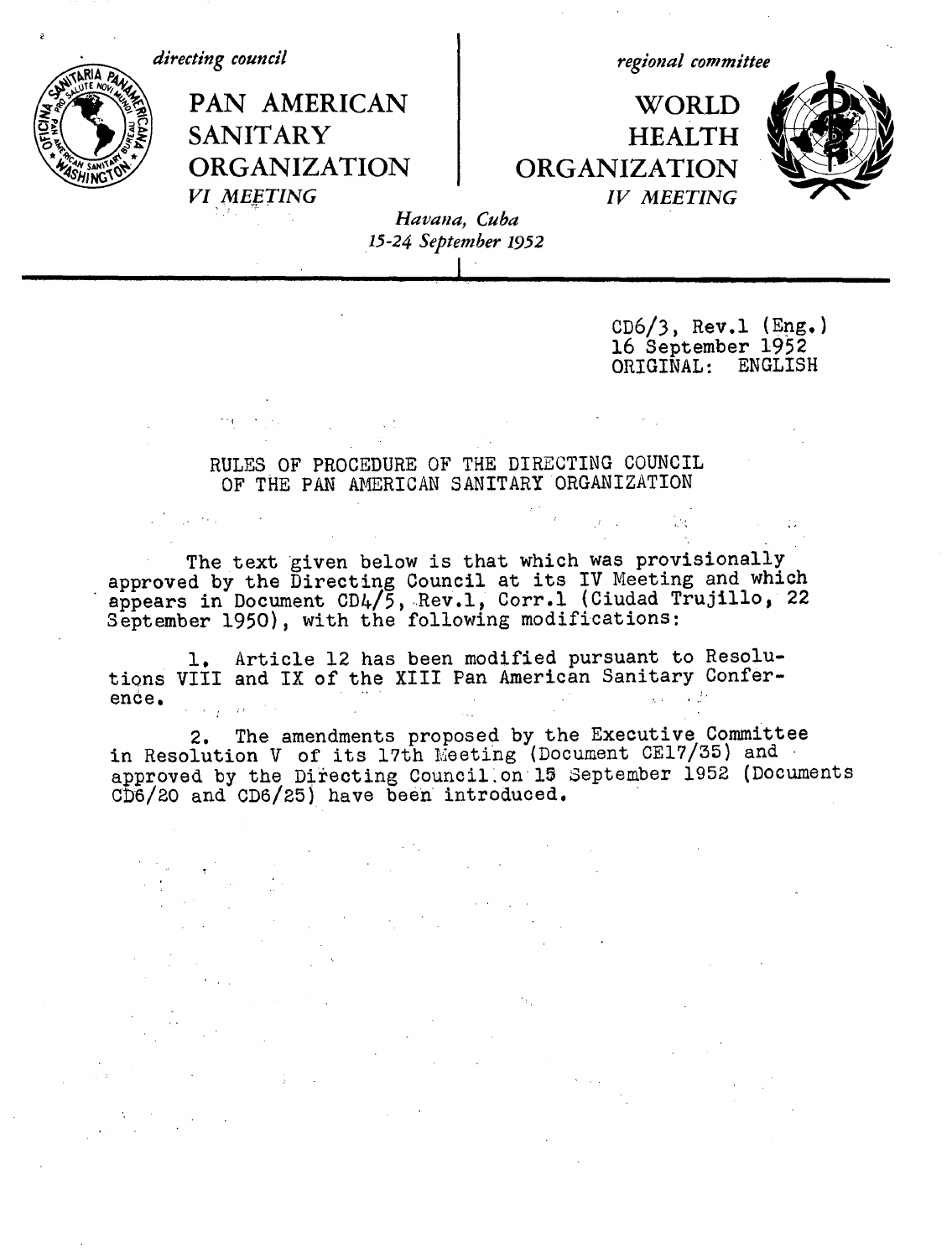$CD6/3$ , Rev.1 (Eng.) Page 2

 $\label{eq:2.1} \mathcal{L}_{\mathcal{A}} = \left\{ \mathcal{L}_{\mathcal{A}} \left( \mathcal{L}_{\mathcal{A}} \right) \mathcal{L}_{\mathcal{A}} \left( \mathcal{L}_{\mathcal{A}} \right) \right\} \mathcal{L}_{\mathcal{A}} \left( \mathcal{L}_{\mathcal{A}} \right) \mathcal{L}_{\mathcal{A}} \left( \mathcal{L}_{\mathcal{A}} \right) \mathcal{L}_{\mathcal{A}} \left( \mathcal{L}_{\mathcal{A}} \right) \mathcal{L}_{\mathcal{A}} \left( \mathcal{L}_{\mathcal{A}} \right) \mathcal{L}_{\mathcal{$ i de la familie de la familie.<br>Estatunidense de la familie de la familie de la familie de la familie de la familie de la familie de la famili

#### RULES OF PROCEDURE OF THE DIRECTING COUNCIL. OF THE PAN AMERICAN SANITARY ORGALIZATION

#### PART I

#### MEMBERSHIP

Art. 1. The Directing Council shall be composed of representatives of Member ,Governments .and terrtitories and groups of territories (hereinafter called territories) as defined in Article 2 of the Constitution.

Art. 2. The order of precedence of representatives shall be based on the alphabetical order of the countries, as expressed in the language of the country where the meeting is held. The contract of the contract of the contract of the contract of the contract of the contract of the contract of the contract of the contract of the contract of the contract of the contract of the contract of t

. PART II DE SAN TANAHAN SERIKAN KERJAHAN **PART SIL** 1999 KERJA INI DENGAN TAN.<br>PART IANG PART II DENGAN SERIKAN SERIKA PADA SERIKAN SERIKA SERIKA SERIKA SERIKA SERIKA SERIKA SERIKA SERIKA S

#### **OFFICERS**

Art. 3. At each meeting the Directing Council shall -elect a Chairman and two Vice-Chairmen who shall hold office until their successors are eiected..

 $\frac{1}{2}$  ,  $\frac{1}{2}$  ,  $\frac{1}{2}$  ,  $\frac{1}{2}$ 

Art. 4. The Chairman shall preside over the sessions of the Directing Council and execute any other functions assigned to him under these Rules of Procedure.

Art. 5. In the absence of the Chairman, or when he so delegates, one of the Vice-Chairmen shall preside, and if all these officers should be absent, the Council shall appoint a representative to preside over the session.

\*xArt. 5A. If a representative of territories is elected an officer at any meeting, the said representative shall not officiate during a session at which any of the matters enumerated in Article 7A is under discussion.

Due to a typographical error this article appears as Article 6 in Document CE17/35 which was approved by the Directing Council (Document CD6/25).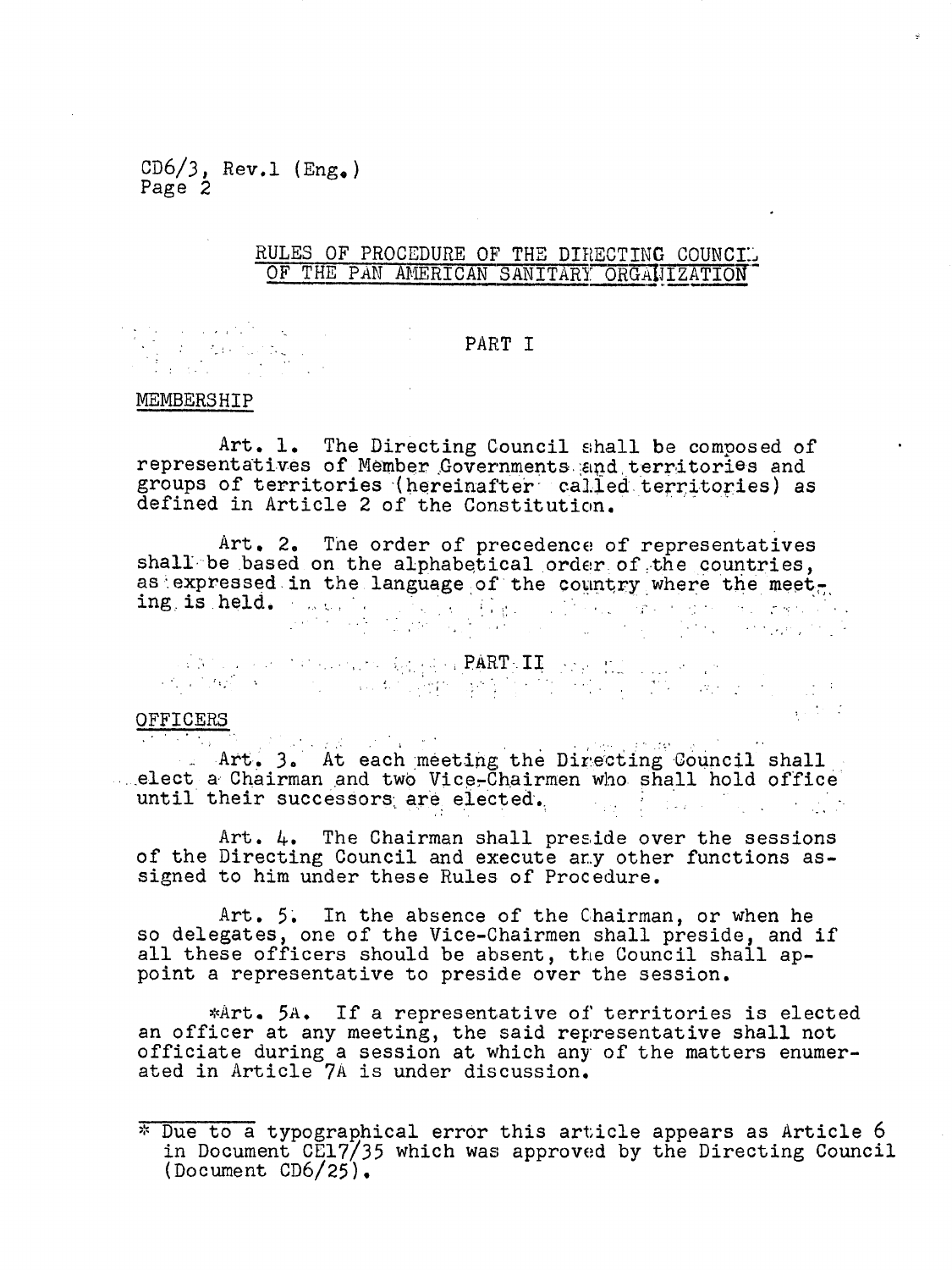CD6/3, Rev.l (Eng.)<br>Page 3

 $\label{eq:2.1} \frac{1}{2} \int_{\mathbb{R}^3} \frac{1}{\sqrt{2}} \, \frac{1}{\sqrt{2}} \, \frac{1}{\sqrt{2}} \, \frac{1}{\sqrt{2}} \, \frac{1}{\sqrt{2}} \, \frac{1}{\sqrt{2}} \, \frac{1}{\sqrt{2}} \, \frac{1}{\sqrt{2}} \, \frac{1}{\sqrt{2}} \, \frac{1}{\sqrt{2}} \, \frac{1}{\sqrt{2}} \, \frac{1}{\sqrt{2}} \, \frac{1}{\sqrt{2}} \, \frac{1}{\sqrt{2}} \, \frac{1}{\sqrt{2}} \, \frac{1}{\sqrt{2}} \,$ 

### SECRETARIAT CONSTRUCTION CONTRACTOR

Art. 6. The Secretary General of the Pan American Sanitary Bureau shall act as Secretary of the Directing Council and its committees. He may delegate these functions.

. The set of the state of the set of  $\mathbf{PART\_III}$  ,  $\mathbf{I}$ 

### MEETINGS AND AGENDA

Art, 7. The meetings of the Directing Council shall be convoked by the Director of the Pan American Sanitary Dureau acting in conformity with a resolution of the Executive Committee.

Art, 7A. All meetings of the Directing Council shall at the same time be meetings of the Regional Committee of the World Health Organization except when the Directing Council is considering constitutional matters, the juridical relations between the Pan American Sanitary Organization and the World Health Organization or the Organization of American States, or other questions relating to the Pan American Sanitary Organization as an Inter-American Specialized Organization.

Art. 8. A majority of the representatives of Members participating in the Meeting'shall constitute a quorum for the plenary sessions.  $\mathbf{1}^{(n)}$  and

Art. 9. Each Member shall have one vote only.

Art. 10. Decisions shall be taken by the affirmative votes of the majority of representatives of Members and, in cases where they are entitled to vote, the territories, present and voting, Fcr the purpose of these Rules, the phrase "present and voting" means representatives of Members and territories who cast an affirmative or negative vote. Representatives who abstain from voting are considered not voting.

Art. 11. Representatives of territories are entitled to participate and vote'on the same basis as those of Members, except that they shall not participate or vote when any of the matters enumerated in Article 7A are under discussion.

Art. llA, The privilege of voting in the plenary sessions on Pan American Sanitary Organization budget matters may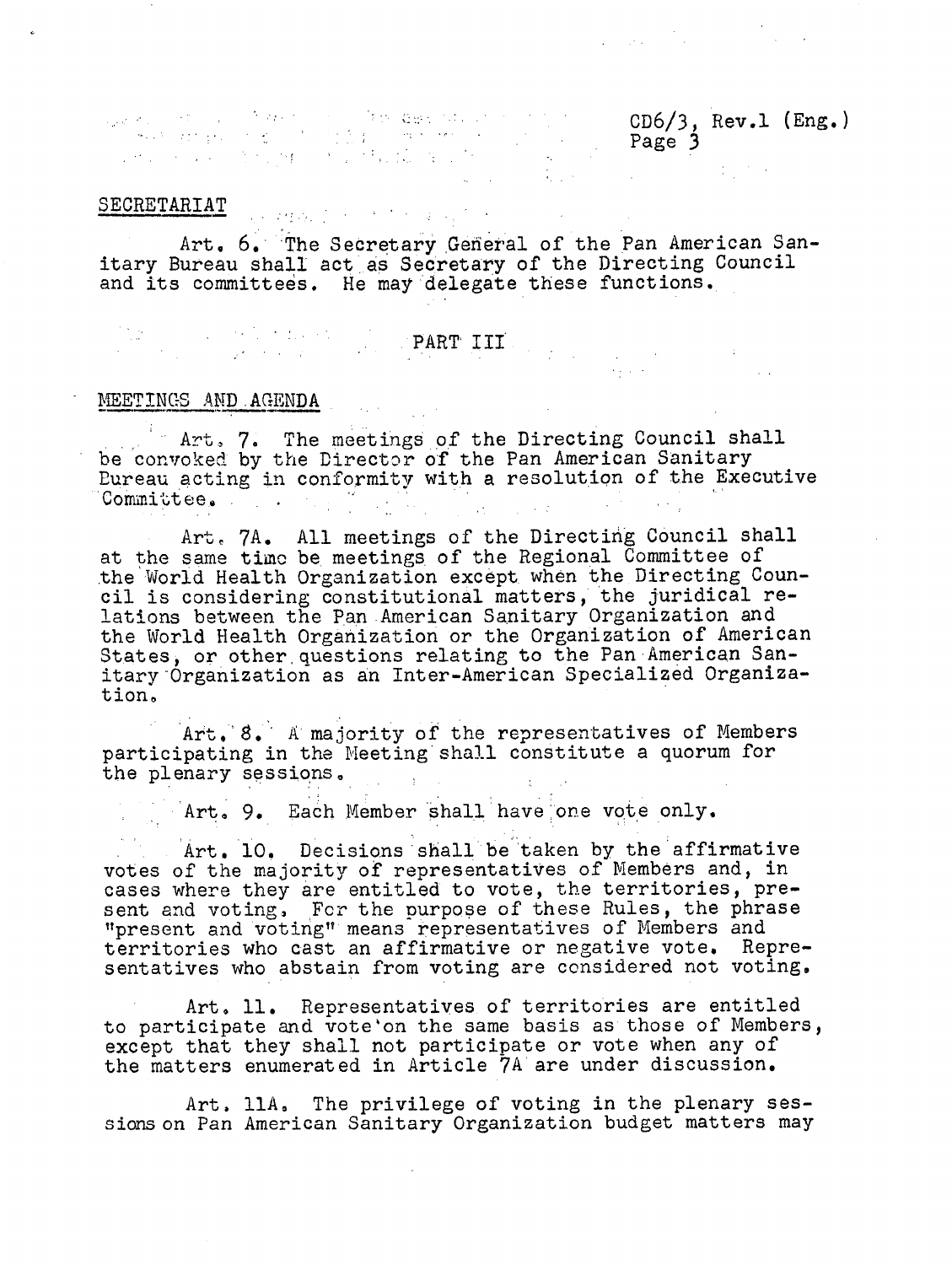$CD6/3$ , Rev.1 (Eng.) Page 4

 $\Sigma_{\rm{kin}}$  $\Delta\chi$  ,  $\Delta\chi$ 

be exercised by the representatives of territories, but this privilege shall be contingent on an equitable contribution to the budget of the Pan American Sanitary Organization made on behalf of such territories.

Art. 11B. Representatives of territories under the jurisdiction of the same non-American State shall vote as a single unit in the plenary sessions and in the committees whenever they are entitled to vote. Only one vote may be cast on behalf of each such unit.

Art. 12. The meetings of the Directing Council shall be held only in those years in which the Conference does not meet, as follows:

- a. In the odd years between the Pan American Sanitary Conferences, the annual meetings shall be held at the Headquarters of the Pan American Sanitary Bureau.
- b. The Council shall determine the place for its meetings in those even years in which the Conference does not meet.

Art. 13. The Director of the Pan American Sanitary Bureau shall prepare the agenda for each meeting.

- Art. 14. The agenda shall include:
	- a. Any subject suggested by the Directing Council at its previous meeting,
	- b. Any subject proposed by the Executive Committee at its previous meeting.
- c. Any subject proposed not later than 21 days prior to the meeting by Members, Territories or Organizations entitled to propose subjects. The Director of the Pan American Sanitary Bureau may waive this time limitation should such a waiver be justified by special consideration.
- d. Any subject proposed by the Director-of the Pan American Sanitary Bureau,

Art. 15. Supplementary items may be added to the agenda during any session of the Council if two thirds of the representatives present and voting approve.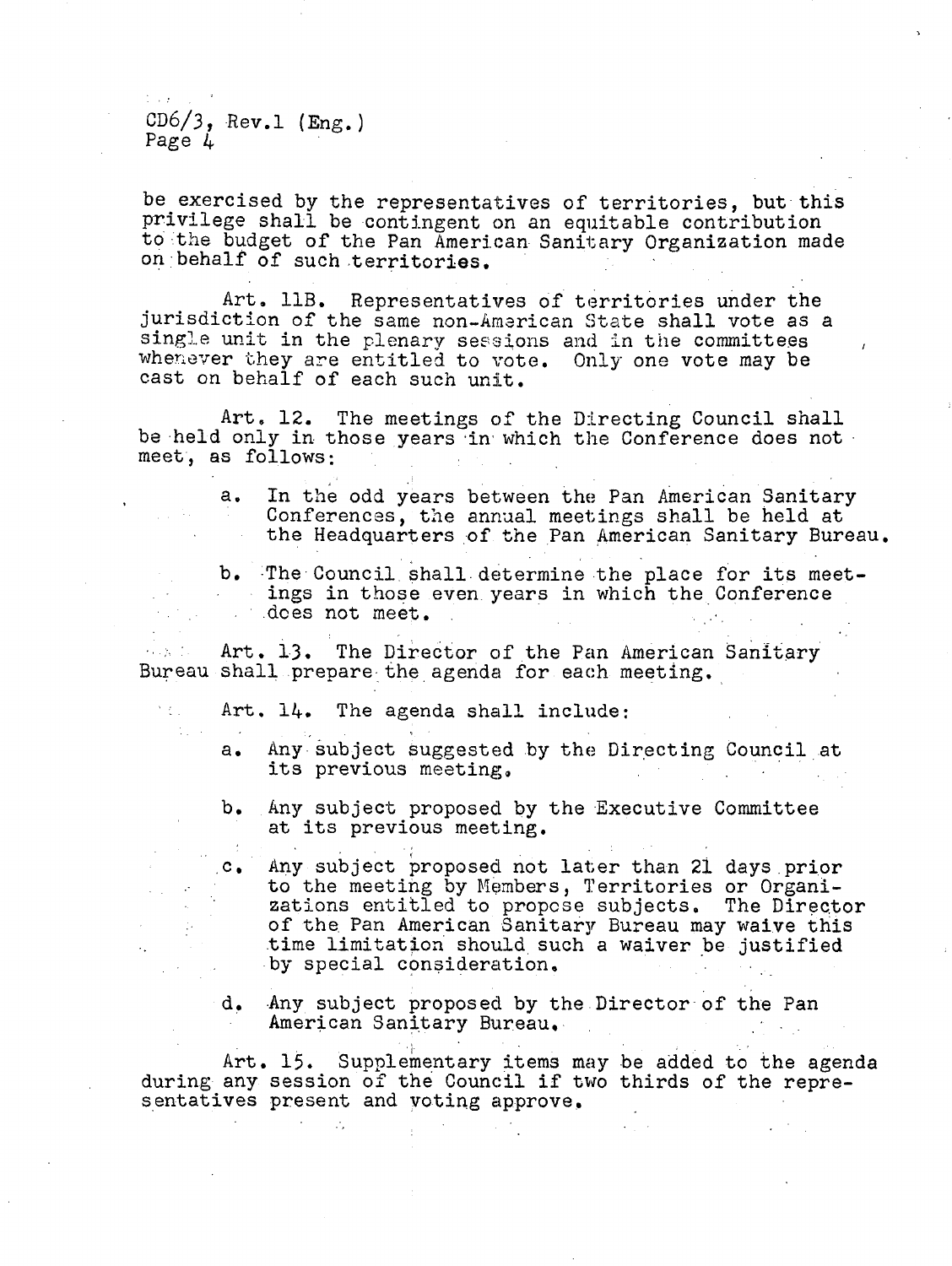#### $CD6/3$ , Rev.l (Eng.) Page 5

Art. 16. The agenda and all documents relating thereto shall be sent to Members, Territories, and Organizations entitled to representation, at least 30 days prior to the meeting. Copies of these documents shall be forwarded to National Health Authorities.

Art. 17. To allow for proper discussion of the items on the Agenda, the Director of the Pan American Sanitary Bureau shall formulate a program for the sessions.

Art. 18. The Directing Council shall adopt an agenda and approve a program at the beginning of each meeting.

Art. 19. The plenary sessions shall be held on the dates set by the approved program; other sessions, however, may take place on dates determined by the Directing Council.

Art. 20. The Director of the Pan American Sanitary Bureau shall report to the Directing Council on the technical, administrative and financial implications, if any, of all agenda items.

Art. 21. Unless otherwise determined, the sessions of the Directing Council shall be public.

### PART IV

 $\label{eq:2.1} \mathcal{L}(\mathcal{L}^{\text{max}}_{\mathcal{L}}(\mathcal{L}^{\text{max}}_{\mathcal{L}})) \leq \mathcal{L}(\mathcal{L}^{\text{max}}_{\mathcal{L}}(\mathcal{L}^{\text{max}}_{\mathcal{L}}))$ 

#### COMMITTEES

Art. 22. A Committee on Credentials consisting of three representatives of as many Members shall be appointed by the Directing Council at its opening session. This Committee shall examine the credentials of representatives of Members and Territories and report to the Directing Council thereon without delay.

Art. 23. The Directing Council shall establish at each meeting a General Committee and such main committees as it may consider necessary for the study of appropriate items on the agenda. The Chairman of the main committees shall be elected by the Directing Council. by the Directing Council.

Art. 24. The General Committee shall, consist of the Chairman of the Directing Council (who shall serve as the Chairman of the General Committee), the two Vice-Chairmen, the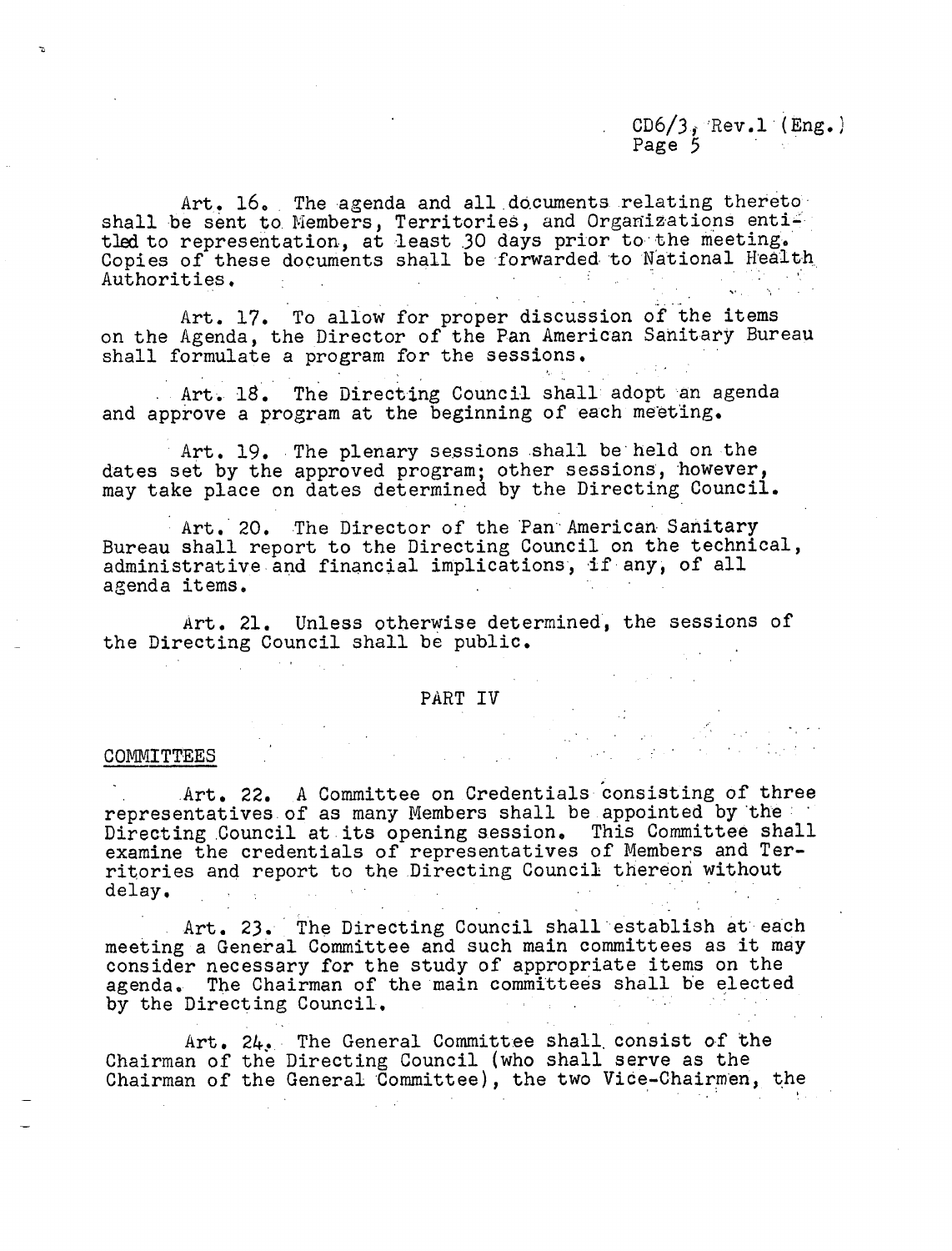$CD6/3$ , Rev.1 (Eng.) Page  $\delta$ 

Chairmen of the Main Committees and additional representatives from two members not already represented on the General Committee. The Secretary of the Directing Council shall serve as Secretary of the General Committee, without the right to vote. The Director of the Pan American Sanitary Bureau shall serve in an ex officio capacity without right to vote.

Art. 25. The General Committee shall:

- \*a. Decide the time and place of all plenary sessions and of all sessions of committees established at plenary sessions during the meetings.
- b. Determine the order of business at each plenary session.
- c. Propose to the Directing Council the allocation to committees of items on the agenda.
- d. Coordinate the work of all committees established at plenary sessions.
- e. Fix the date of adjournment.
- f. Otherwise facilitate the orderly dispatch of the business of the meeting.

Art. 26. Each Member shall be entitled to be repre- sented on each main committee. Representatives may be accompanied at sessions of committees by alternates and advisers.

Art. 27. Each main committee shall elect a Vice-Chairman and a Rapporteur, who shall submit to the plenary session for discussion the report and conclusions reached by the committee.

Art. 28. Representatives of territories shall be entitled to participate, with the right to vote, in the committees of the Directing Council, except that they shall not have the right to vote when matters enumerated in Article 7A are under discussion.

Art. 29. The Directing Council or any main committee may establish working parties to consider and report upon particular subjects. Alternates and advisers may be appointed particular subjects. Alternates and advisers may be appointed<br>to any such working parties as may be established.

Art. 30. The reports of all committees, before being submitted to a plenary session for final disposition shall be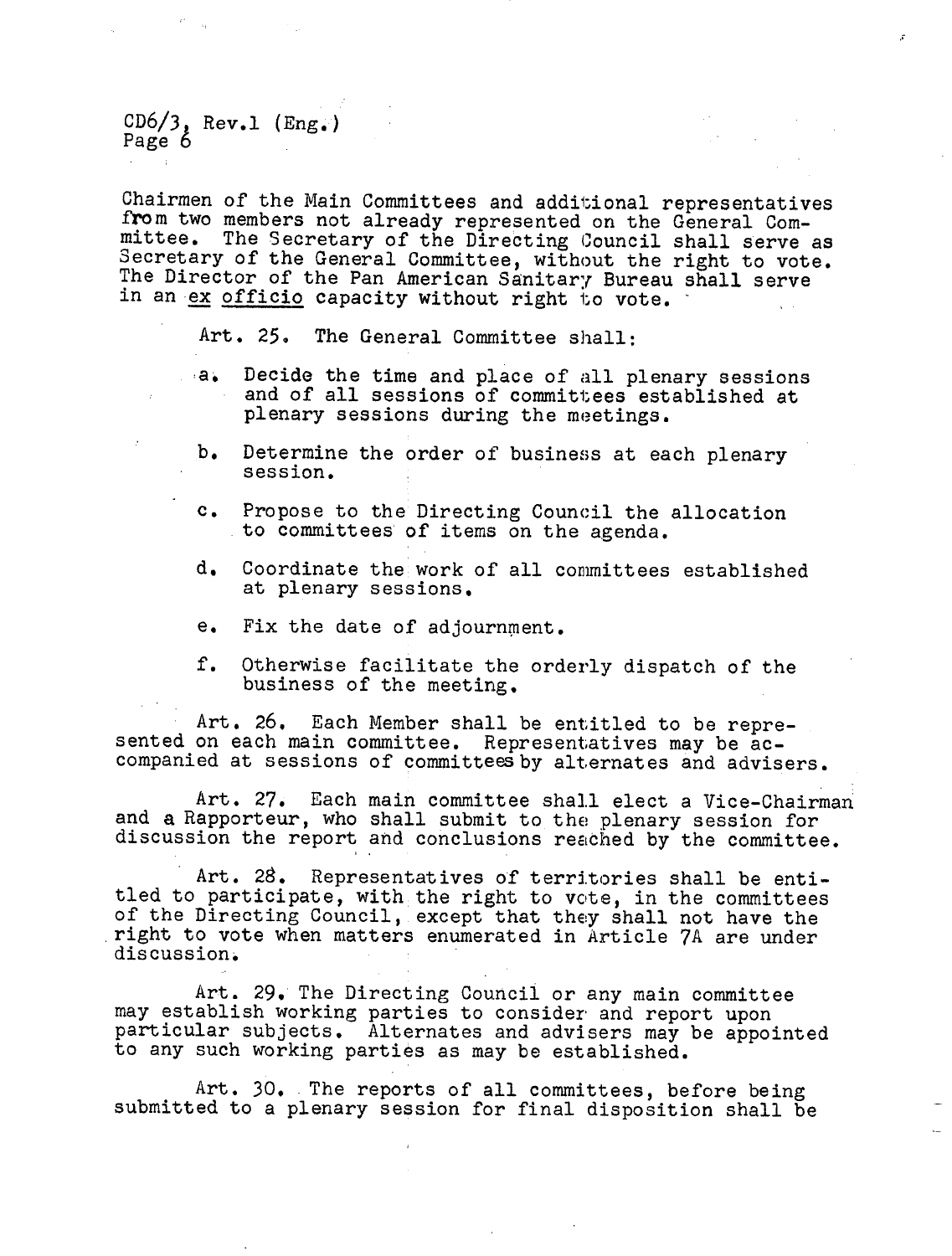CD6/3, Rev.l (Eng.) Page 7

referred to the General Committee for coordination and editing. Such reports, including draft resolutions, shall, after being examined by the General Committee, be circulated, in as far as practicable at least 24 hours in advance of the plenary meeting at which'they will be considered.

#### PART V

#### DEBATES

garage to garage

Art. 31. Any representative may request a roll-call vote. The vote of each Member participating in any roll-call shall be inserted in the record of the meeting.

Art. 32. All elections shall be held by secret ballot; in other cases a secret ballot may be taken if the Directing Council so decides; in both events two tellers selected from among the representatives present shall assist in the counting of votes. votes,

Art. 33. When only one Member is to be elected and no candidate obtains in the first ballot the majority required, a second ballot shall be taken which shall be restricted to the two candidates obtaining the largest number of votes. If the two candidates obtaining the largest number of votes. in the second ballot the votes are equally divided, and a majority is required, the Chairman shall decide between the candidates by drawing lots.  $\mathbb{R}^n$  ,  $\mathbb{R}^n$  ,  $\mathbb{R}^n$ 

Art. 34. When two or more elective places are to be filled at one time under the same conditions, those candidates obtaining in the first ballot the majority required shall be elected.' If the number of candidates obtaining such majority is less than the number of persons or members to be elected, there shall be additional ballots to fill the remaining places, the voting being restricted to the candidates obtaining the greatest number of votes in the previous ballot to a number' not more than twice the places remaining to be filled; provided that, after the third inconclusive ballot, votes may be cast for any eligible Members. If three such unrestricted ballots are inconclusive, the next three ballots shall be restricted to the candidates who obtained the greatest number of votes in the third, of the unrestricted ballots, to a number not more than twice the places remaining'to be filled, and the following three ballots thereafter shall be unrestricted, and so on until all the places have been filled,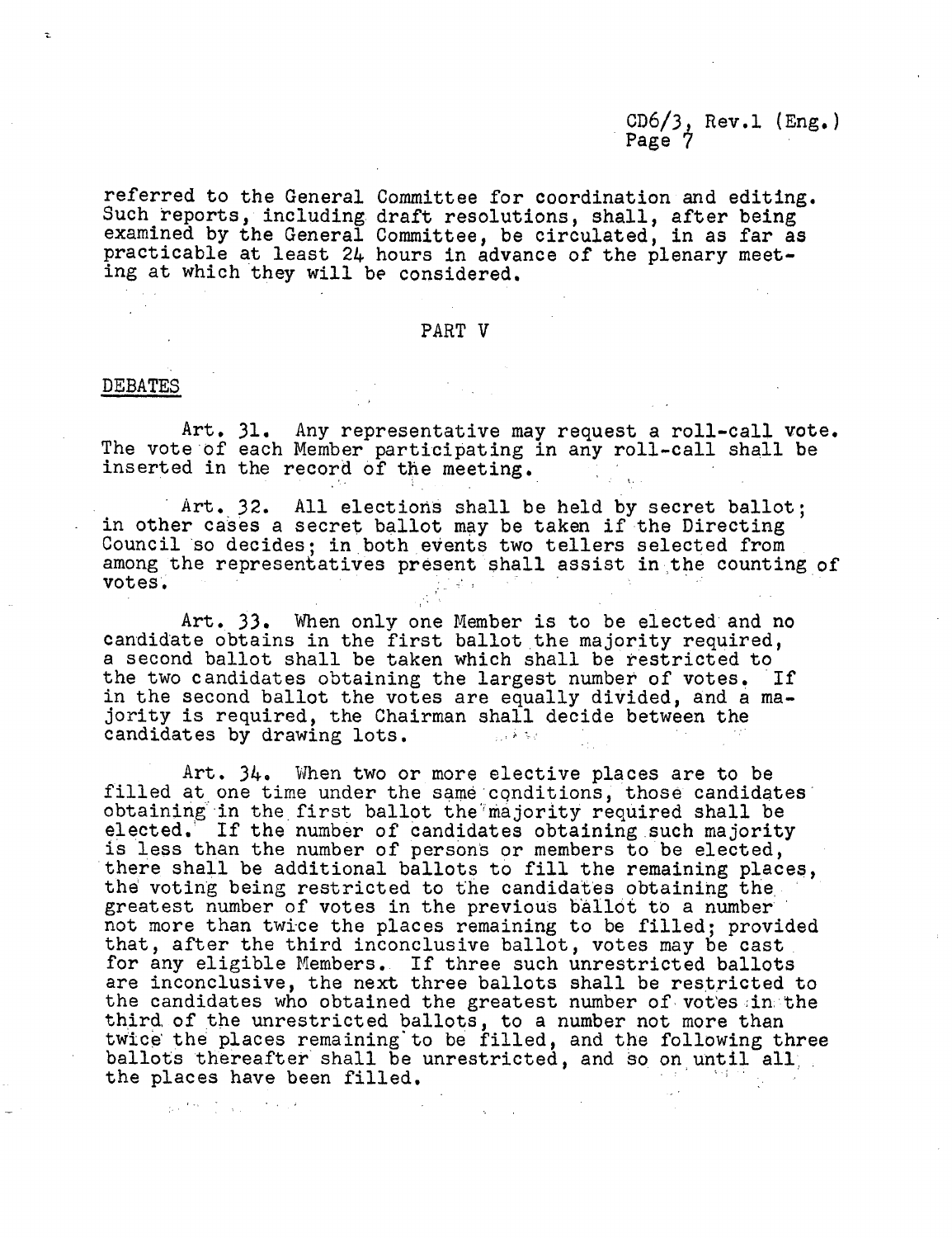$CD6/3$ , Rev.l (Eng.)  $Page 8$ 

Art. 35. Parts of a proposal shall be voted on sepa-<br>rately if any representative so requests.

Art. 36. If two or more amendments are moved to a. proposal, the amendment furthest removed in substance from the original proposal shall be voted on first, then the amendment next furthest removed until all the amendments have been put to a vote.

Art. 37. An amendment shall be voted on before the original proposal and if it is adopted the amended proposal shall then be voted on.

Art. 38. During the discussion of any subject any -representative may rise to a point of order, which shall be resolved immediately by the Chairman.

Art. 39. A representative may at any time move the<br>closure of the debate. His motion shall be given priority<br>and submitted to a vote immediately after one representative<br>has been given the opportunity to speak in favor of

 $\sim 10^{-11}$ 

Art. 40. The Chairman may at any time call for a vote to close the debate. If this motion is approved, the Chairman shall declare the debate closed.  $\mathcal{L}^{\text{max}}_{\text{max}}$  , where  $\mathcal{L}^{\text{max}}_{\text{max}}$ 

Art. 41. The Directing Council may limit the time allotted to each speaker.

Art. 42. The right to speak shall be limited to repre-<br>sentatives, to Observers of Organizations entitled to represen-<br>tation, and to the Director of the Pan American Sanitary Bureau serving in an ex officio capacity. However, the Chairman<br>may grant the right to speak to alternates and advisers of repre-<br>sentatives and officers of the Pan-American Sanitary Bureau and of the World Health Organization,

# PART VI.

# FINAL REPORT AND MINUTES

Art. 43. The General Committee shall prepare the Final. Report which shall include the resolutions taken in regard to all agenda items.

Art. 44. The representatives, the Director and the Secretary General shall sign the Final Report,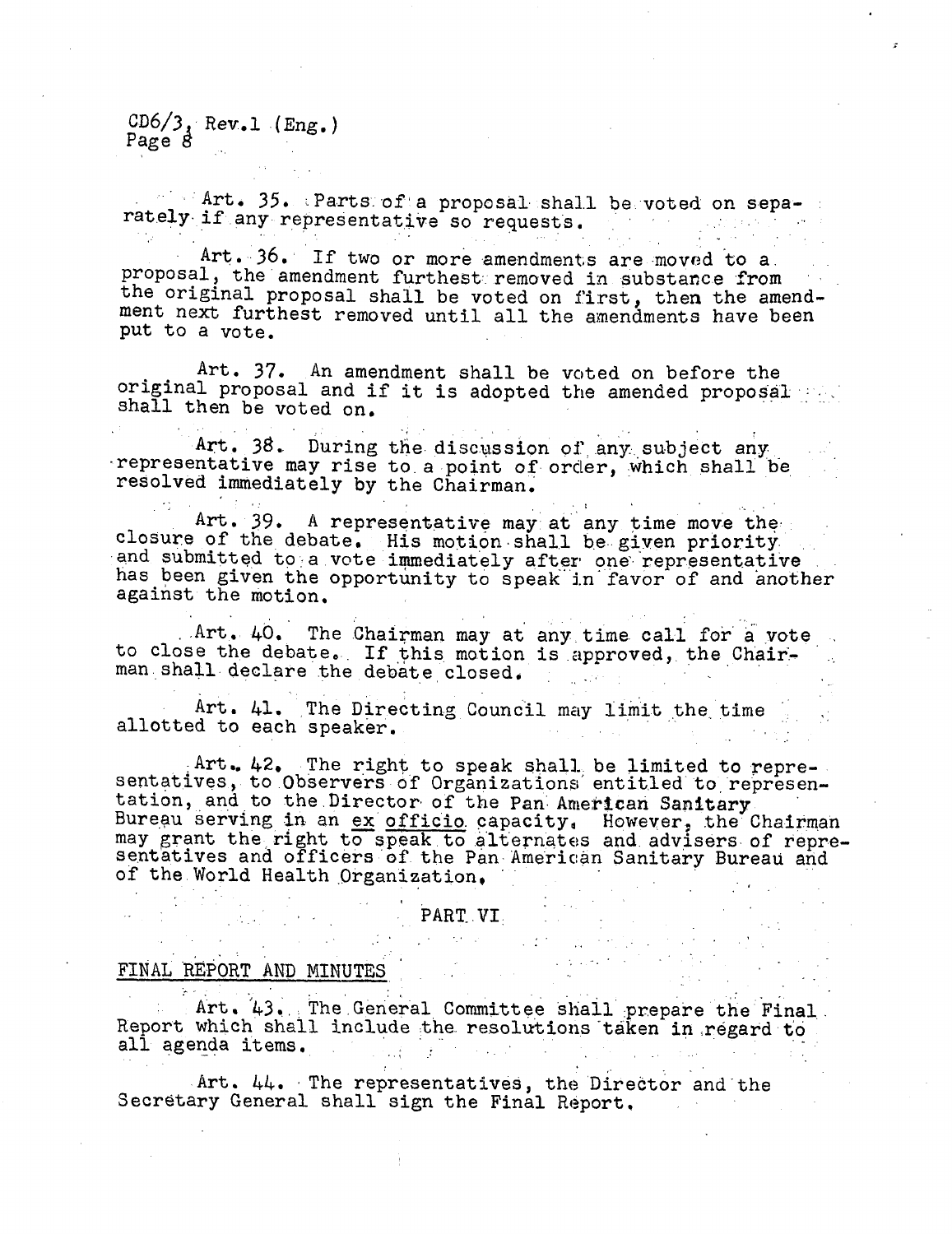CD6/3, Rev.1 (Eng.) Page 9

Art. 45. The Director shall send copies of the Final Report to each of the Members and Territories.

Art. 46. The minutes of the sessions and the original Final Report of the Council shall be kept on file in the Bureau Headquarters and made available upon request for inspection.

#### PART VII

#### OFFICIAL LANGUAGES

 $\overline{a}$ 

Art. 47. The official languages shall be English, French, Portuguese and Spanish.

#### PART VIII

#### AMENDMENT OF RULES OF PROCEDURE

Art. 48. These Rules may be amended by resolution of the Directing Council on 24-hour notice or by a two-thirds majority vote at any time,

Art. 49. All matters not provided for in these Rules may be resolved directly by the Directing Council.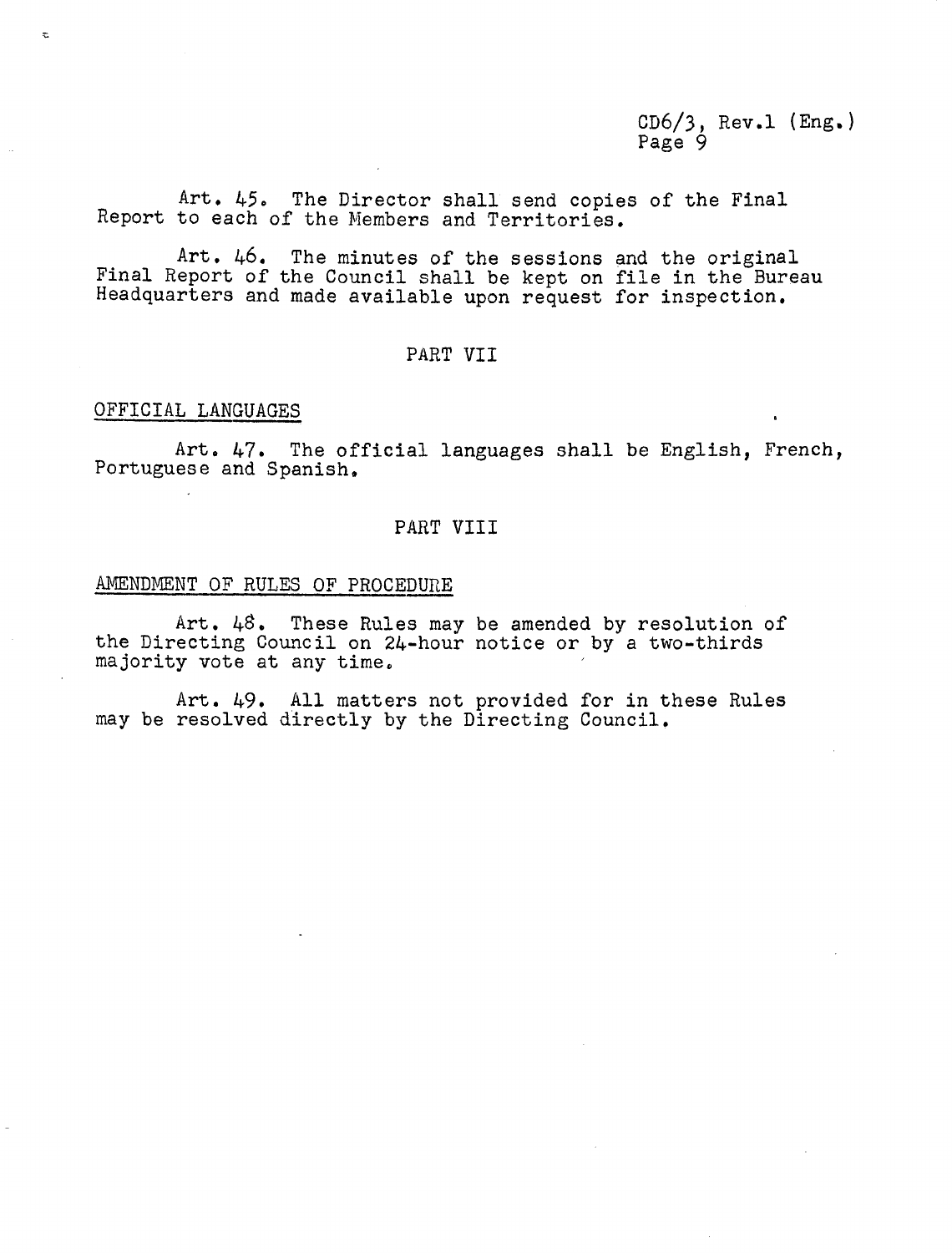*regional committee* **PAN AMERICAN SANITARY ORGANIZATION** *VI MEETING* **WORLD HEALTH ORGANIZATION** *IV MEETING - .* .*Havana, Cuba l - 15-24 September 1952 directing council*

l

 $CD6/3$  (Eng.) 7 August 1952 ORIGINAL: ENGLISH

 $\mathcal{L}^{\mathcal{L}}(\mathcal{L}^{\mathcal{L}}(\mathcal{L}^{\mathcal{L}}(\mathcal{L}^{\mathcal{L}}(\mathcal{L}^{\mathcal{L}}(\mathcal{L}^{\mathcal{L}}(\mathcal{L}^{\mathcal{L}})))$ 

RULES OF PROCEDURE OF THE DIRECTING COUNCIL OF THE PAN AMERICAN SANITARY ORGANIZATION

 $\mathcal{F}_1$  , and  $\mathcal{F}_2$  , and

The text given below is that which was provisionally approved by the Directing Council at its IV Meeting and which appears in Document CD4/5 Rev.1, Corr.1 (Ciudad Trujillo, 22 September 1950), with the ex<sup>1</sup> ception of Article 12 which was modified pursuant to Resolutions VIII and IX of the XIII Pan American Sanitary Conference.

The topic of amendments to the Rules of Procedure of the Directing Council is included in the agendas of the 17th Meeting of then Executive Committee and the VI Meeting'of the Directing Council, and is the subject of a report of the Permanent Committee on the Revision of the Constitution.

 $\sim 10^7$  $\sim$ 

an di kacamatan Kabupatén Grégory.<br>Kacamatan Sumarang Kabupatén Jawa Tanah Pangunang Kabu  $\label{eq:2} \frac{1}{2}\sum_{i=1}^n\sum_{j=1}^n\frac{1}{2}\sum_{j=1}^n\sum_{j=1}^n\frac{1}{2}\sum_{j=1}^n\frac{1}{2}\sum_{j=1}^n\frac{1}{2}\sum_{j=1}^n\frac{1}{2}\sum_{j=1}^n\frac{1}{2}\sum_{j=1}^n\frac{1}{2}\sum_{j=1}^n\frac{1}{2}\sum_{j=1}^n\frac{1}{2}\sum_{j=1}^n\frac{1}{2}\sum_{j=1}^n\frac{1}{2}\sum_{j=1}^n\frac{1}{2}\sum_{j=1}^n$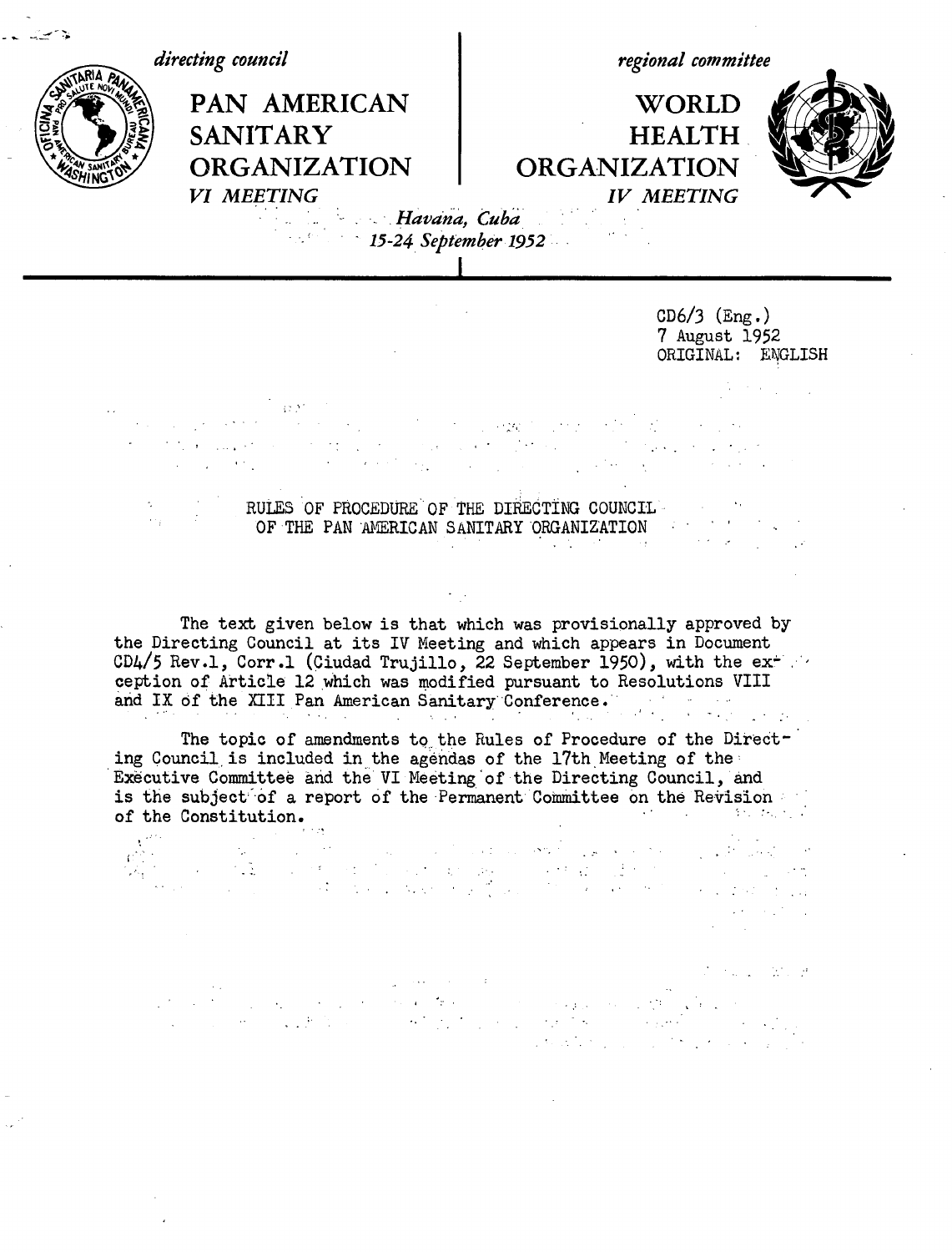#### RULES OF PROCEDURE OF THE DIRECTING COUNCIL OF THE PAN AMERICAN SANITARY ORGANIZATION

#### PART I

#### MEMBERSHIP

Art. 1. The Directing Council shall be composed of representatives of Member Governments and territories and groups of territories (hereinafter called territories) as defined in Article 2 of the Constitution.

Art. 2. The order of precedence of representatives shall be based on the alphabetical order of the countries, as expressed in the language of the country where the meeting is held. Portal Store

#### PART II

 $\label{eq:2} \mathcal{L} \mathcal{L} \mathcal{L} \mathcal{L} = \mathcal{L} \mathcal{L} \mathcal{L} \mathcal{L} \mathcal{L} \mathcal{L} \mathcal{L} \mathcal{L} \mathcal{L} \mathcal{L} \mathcal{L} \mathcal{L} \mathcal{L} \mathcal{L} \mathcal{L} \mathcal{L} \mathcal{L} \mathcal{L} \mathcal{L} \mathcal{L} \mathcal{L} \mathcal{L} \mathcal{L} \mathcal{L} \mathcal{L} \mathcal{L} \mathcal{L} \mathcal{L} \mathcal{L} \mathcal{L} \mathcal{L} \math$ 

regionale.

#### OFFICERS

Art. 3. At each meeting the Directing Council shall elect a Chairman and two Vice-Chairmen who shall hold office until their successors are elected.  $\sim 10^7$  $\sim 3$ 

Art. 4. The Chairman shall preside over the sessions of the Directing Council and execute any other functions assigned to him under these Rules of Procedure.

Art. 5. In the absence of the Chairman, or when he so delegates, one of the Vice-Chairmen shall preside, and if all these officers should be absent, the Council shall appoint a representative to preside over the session.

#### SECRETARIAT

Art. 6. The Secretary General of the Pan American Sanitary Bureau shall act as Secretary of the Directing Council and its committees. He may delegate these functions.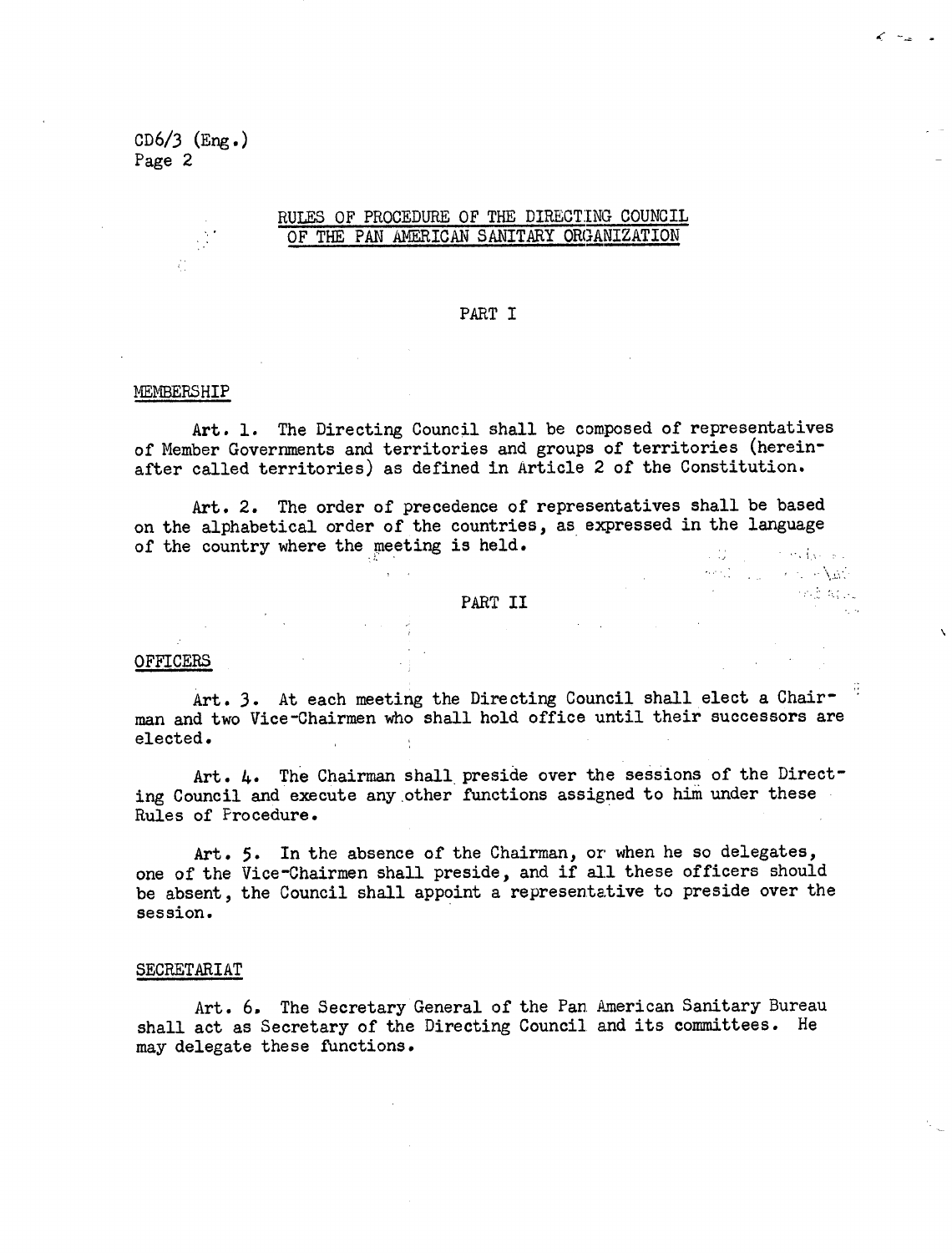**CD6/3 (Eng.)** Page 3

经国家的复数形式 医甲状腺炎 医阿尔伯氏征

 $\label{eq:2} \mathcal{L}_{\mathcal{A}}(\mathcal{L}_{\mathcal{A}}) = \mathcal{L}_{\mathcal{A}}(\mathcal{L}_{\mathcal{A}}) = \mathcal{L}_{\mathcal{A}}(\mathcal{L}_{\mathcal{A}}) = \mathcal{L}_{\mathcal{A}}(\mathcal{L}_{\mathcal{A}})$ 

## $\overline{\text{PART\_III}}$  . The product of the field of the state of the state of the state of the state of the state of the state of the state of the state of the state of the state of the state of the state of the state of the stat

 $\bar{\alpha}$ 

્⊶્ર

MEETINGS AND AGENDA when the property with the second second companion of the

Art. **7.** The meetings of the Directing Council shall be convoked by the Director of the Pan American Sanitary Bureau acting in conformity with a resolution of the Executive Committee.

Art. 8. A majority of the representatives of Members participating in the Meeting shall constitute a quorum for the plenary sessions.

Art. 9. Each Member shall have one vote only.

Art. 10. Decisions shall be taken by the affirmative votes of the majority of representation of Members present and voting. For the purpose of these Rules, the phrase "present' and voting" means representation of Members casting an affirmative or negative vote. Representatives who abstain from voting are considered not voting.

**·**Art. ll. Representatives **of;** territories are entitled' to participate in the plenary sessions on the same basis as those of Members but without the right' to vote. " ' .. **'"** 

\*Art. 12. The meetings of the Directing Council shall be held only in those years in which the Conference does not meet, as follows:  $\frac{1}{2}$ 

a) In the odd years between the Pan American Sanitary 'Conferences,' ' the annual meetings shall be held at the Headquarters of the Pan. American. S'anitary Bur'eau." '

b) The Council shall determine the place for its meetings in  $\mathcal{L}_{\mathcal{L}}$  -in those even years in which the Conference does not meet. '

Art. 13. The Director of the Pan American Sanitary Bureau shall pre-

pare the agenda for each meeting.<br> $\frac{1}{2}$  is the contribution of the contribution of the contribution of the contribution of the contribution of the contribution of the contribution of the contribution of the contributi

ਰ ਸ਼ਾਮਲ ਦੇ ਵਿੱਚ ਸ਼ਾਮਲ ਹੈ। ਇਸ ਦੇ ਪਾਰਟੀ ਮੁਲਾਬਲ ਦੇ ਸ਼ਾਮਲ ਦਾ ਸ਼ਾਮਲ ਦਾ ਇੱਕ ਸ਼ਾਮਲ ਦੇ ਸ਼ਾਮਲ ਦਾ ਸ਼ਾਮਲ ਦਾ ਸ਼ਾਮਲ ਦਾ ਸ਼ਾਮ<br>ਹੋਰ ਸ਼ਾਮਲ ਦੇ ਸ਼ਾਮਲ ਦਾ ਸ਼ਾਮਲ ਦਾ ਸ਼ਾਮਲ

This article has been modified pursuant to Resolutions VIII and IX of the XIII Pan American Sanitary Conference.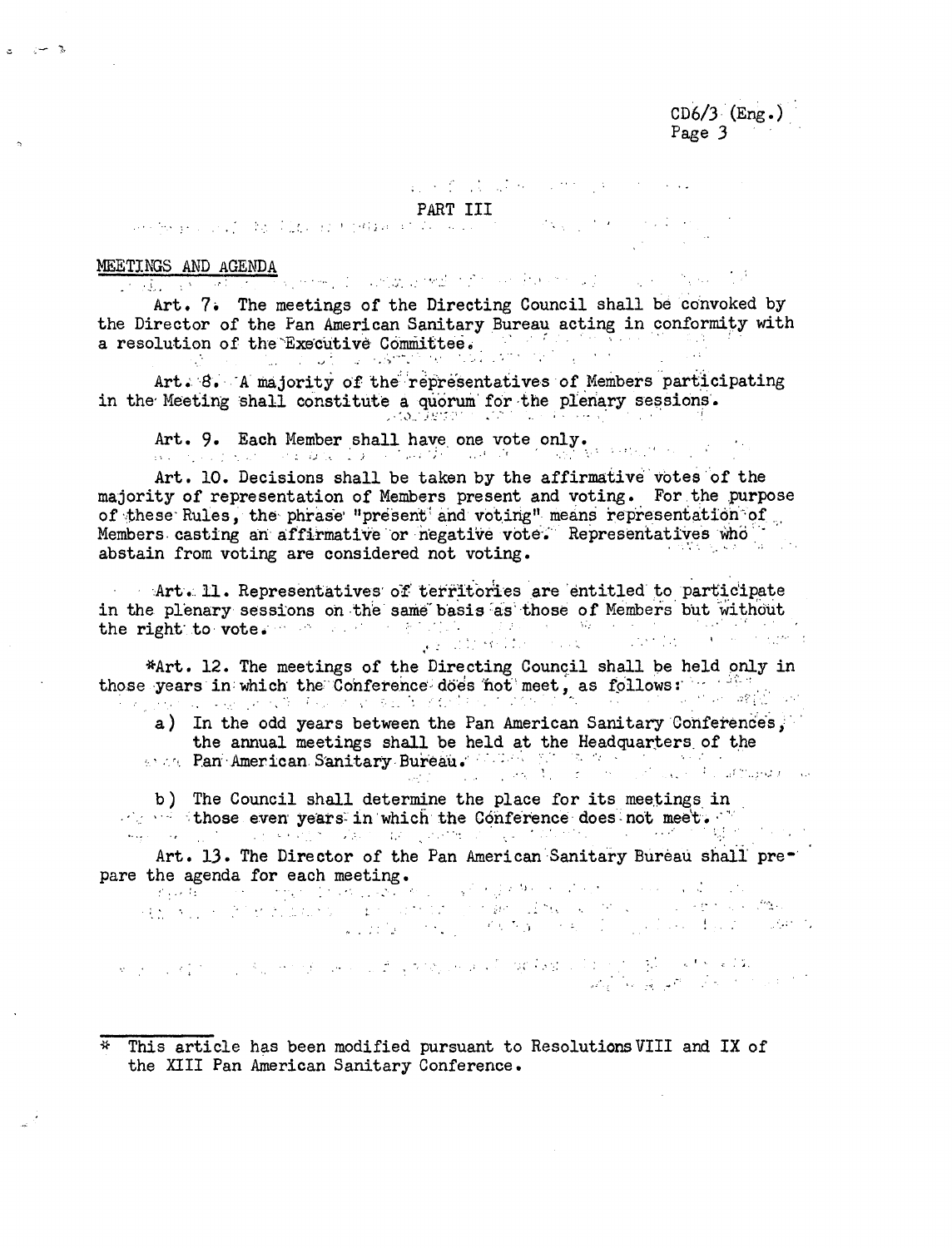Art. 14. The agenda shall include:

- a) Any subject suggested by the Directing Council at its previous meeting,
- b) Any subject proposed by the Executive Committee at its previous meeting.  $\label{eq:2.1} \mathcal{L}^{\mathcal{A}}(\mathcal{A})=\mathcal{L}^{\mathcal{A}}(\mathcal{A})=\mathcal{L}^{\mathcal{A}}(\mathcal{A})=\mathcal{L}^{\mathcal{A}}(\mathcal{A})=\mathcal{L}^{\mathcal{A}}(\mathcal{A})=\mathcal{L}^{\mathcal{A}}(\mathcal{A})=\mathcal{L}^{\mathcal{A}}(\mathcal{A})$  $\mathcal{L}^{\mathcal{L}}(\mathcal{L}^{\mathcal{L}}(\mathcal{L}^{\mathcal{L}}(\mathcal{L}^{\mathcal{L}}(\mathcal{L}^{\mathcal{L}}(\mathcal{L}^{\mathcal{L}}(\mathcal{L}^{\mathcal{L}}(\mathcal{L}^{\mathcal{L}}(\mathcal{L}^{\mathcal{L}}(\mathcal{L}^{\mathcal{L}}(\mathcal{L}^{\mathcal{L}}(\mathcal{L}^{\mathcal{L}}(\mathcal{L}^{\mathcal{L}}(\mathcal{L}^{\mathcal{L}}(\mathcal{L}^{\mathcal{L}}(\mathcal{L}^{\mathcal{L}}(\mathcal{L}^{\mathcal{L$
- c) Any subject proposed not later than 21 days prior to the meeting by Members, Territories or Organizations entitled to propose subjects. The Director of the Pan American Sanitary Bureau may waive this time limitation should such a waiver be justified by special consideration.
- d) Any subject proposed by the Director of the Pan American Sanitary Bureau. The control of the control of the control of the control of the control of the control of the control of the control of the control of the control of the control of the control of the control of the control of the control

 $\sim$  10  $\pm$  10  $\pm$ 

 $\mathcal{F}_1 \rightarrow \mathcal{F}_2$ 

and the second complete state of the

 $\mathcal{L}(\mathcal{A})$  and  $\mathcal{L}(\mathcal{A})$  and  $\mathcal{L}(\mathcal{A})$ 

Art. 15. Supplementary items may be added to the agenda during any session of the Council if two thirds of the representatives present and voting approve.  $\label{eq:2.1} \mathcal{L}_{\mathcal{A}}(\mathcal{A}) = \mathcal{L}_{\mathcal{A}}(\mathcal{A}) = \mathcal{L}_{\mathcal{A}}(\mathcal{A}) = \mathcal{L}_{\mathcal{A}}(\mathcal{A})$ 

Art. 16. The agenda and all documents relating thereto shall be sent to Members, Territories, and Organizations entitled to representation, at  $\sim$ least 30 days prior to the meeting. Copies of these documents shall be forwarded to National Health Authorities.

Art. 17. To allow for proper discussion of the items on the agenda, the Director of the Pan American Sanitary Bureau shall formulate a program for the sessions.

Art. 18. The Directing Council, shall adopt an agenda and approve a program at the beginning of each meeting.

Art. 19. The plenary sessions shall be held on the dates set by the approved program; other sessions, however, may take place on dates deter-<br>mined by the Directing Council. mined by the Directing Council.

Art. 20. The Director of the Pan American Sanitary Bureau shall report to the Directing Council on the technical, administrative and financial implications, if any, of all agenda items.

Art. 21. Unless otherwise determined, the sessions of the Directing Council shall be public.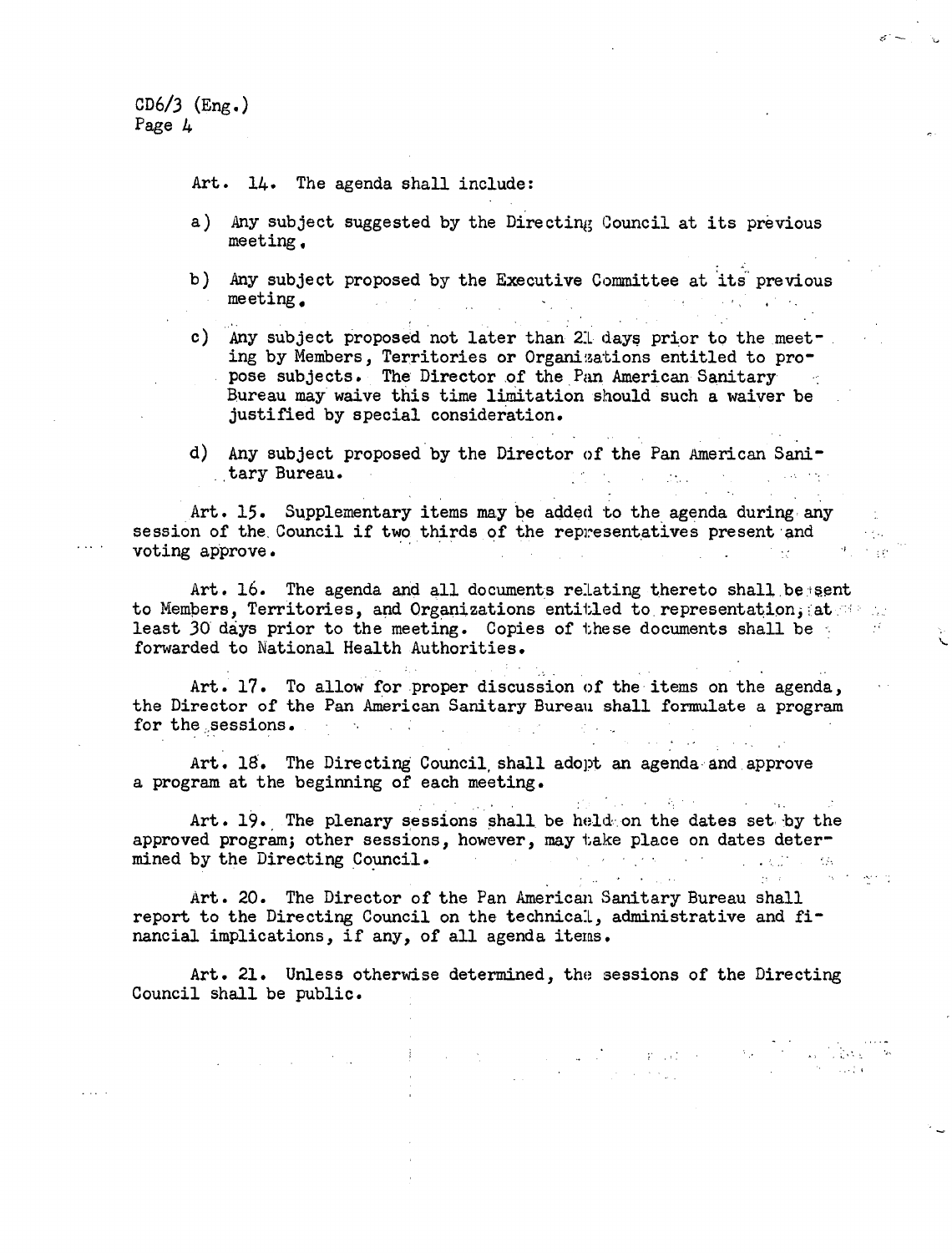#### PART IV

#### 科学院院长

#### COMMITTEES

Art. 22. A Committee on Credentials consisting of three representatives of as many Members shall be appointed by the Directing Council at its opening session. This Committee shall examine the credentials of representatives of Members and Territories and report to the Directing Council thereon without delay.

Art. 23. The Directing Council shall establish at each meeting a General Committee and such main committees as it may consider necessary for the study of appropriate items on the agenda. The Chairmen of the main committees shall be elected by the Directing Council.

Art. 24. The General Committee shall consist of the Chairman of the Directing Council (who shall serve as the Chairman of the General Committee), the two Vice-Chairmen, the Chairmen of the Main Committees and additional representatives form two members not already represented on the General Committee. The Secretary of the Directing Council shall serve as Secretary of the General Committee, without the right to vote. The Director of the Pan American Sanitary Bureau shall serve in an ex officio capacity without right to vote.

Art. 25. The General Committee shall:

- a) Decide the time and place of all plenary sessions and of all sessions of committees established at plenary sessions during the meetings,
- b) Determine the order of business at each plenary session.
- c) Propose to the Directing Council the allocation to committees of items on the agenda.
- d) Coordinate the work of all committees established at plenary sessions.
- e) Fix the date of adjournment.
- f) Otherwise facilitate the orderly dispatch of the business of the meeting.

Art. 26. Each Member shall be entitled to be represented on each main committee. Representatives may be accompanied at sessions of committees by alternates and advisers.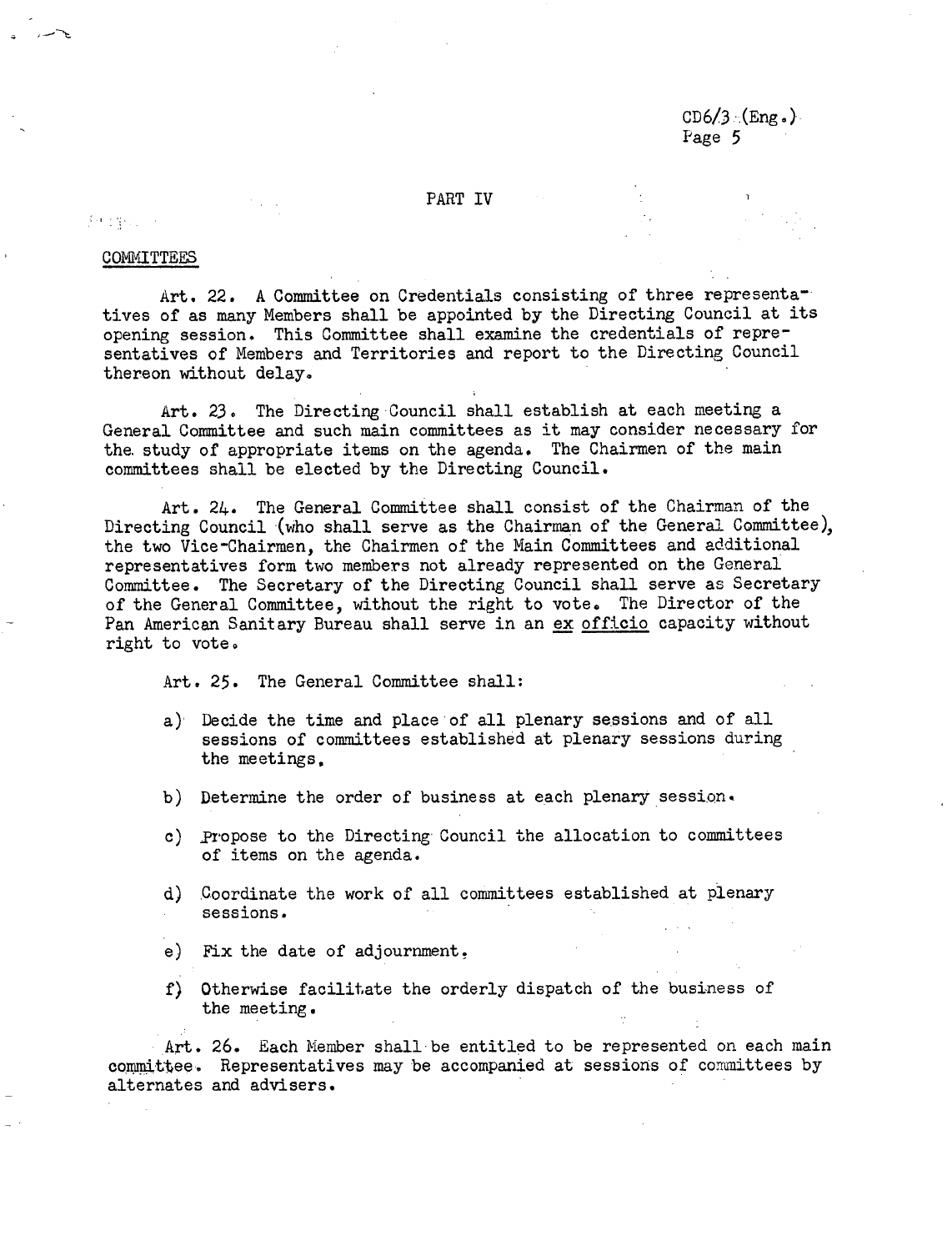Art. 27. Each main committee shall elect a Vice-Chairman and a Rapporteur, who shall submit to the plenary session for discussion the report and conclusions reached by the committee.

Art. 28. Territories shall participate with the right to vote in the committees of the Directing Council, except that they shall not have the right to vote on matters dealing with administration, finances and the Constitution.  $\{ \mathcal{M} \}$  , where  $\mathcal{M}$ 

Art. 29. The Directing Council or any main committee may establish working parties to consider and report upon particular subjects. Alternates and advisers may be appointed to any such working parties as may be established.  $\sim 10^{-1}$  $\mathcal{L}_{\text{max}}$ **Contract Administration**  $\alpha = \alpha_1$  .

Art. 30. The reports of all committees, before being submitted to a plenary session for final disposition shall be referred to the General Committee for coordination and editing. Such reports, including draft resolutions, shall, after being examined by the General Committee, be circulated, in as far as practicable at least 24 hours in advance of the plenary meeting' at which they will be considered.

PART V

 $\mathcal{L}$ 

 $3.2.43%$ 

#### $\mathbf{Q}^{\text{max}}$  ,  $\mathbf{Q}^{\text{max}}$ DEBATES

Art. **31.** Any representative may request a roll-call vote. The vote of each Member participating in any roll-call shall be inserted in the record of the meeting.

Art. 32. All elections shall be held by secret ballot; in other cases a secret ballot may be taken if the Directing Council so decides; in both events two. tellers selected from among the representatives present shall assist in the counting votes.

Art. 33. When only one Member is to be elected and no candidate obtains in the first ballot the majority required, a second ballot shall be taken which shall be restricted to the two candidates obtaining the largest number of votes. If in the second ballot the votes are equally divided, and a majority is required, the Chairman shall decide between the candidates by drawing lots.

Art. 34. When two or more elective places are to be filled at one time under the same conditions, those candidates obtaining in the first ballot the majority required shall be elected. If the number of candidates obtaining such majority is less than the number of persons or members to be elected, there shall be additional ballots to fill the remaining places, the voting being restricted to the candidates obtaining the greatest number ofゲーム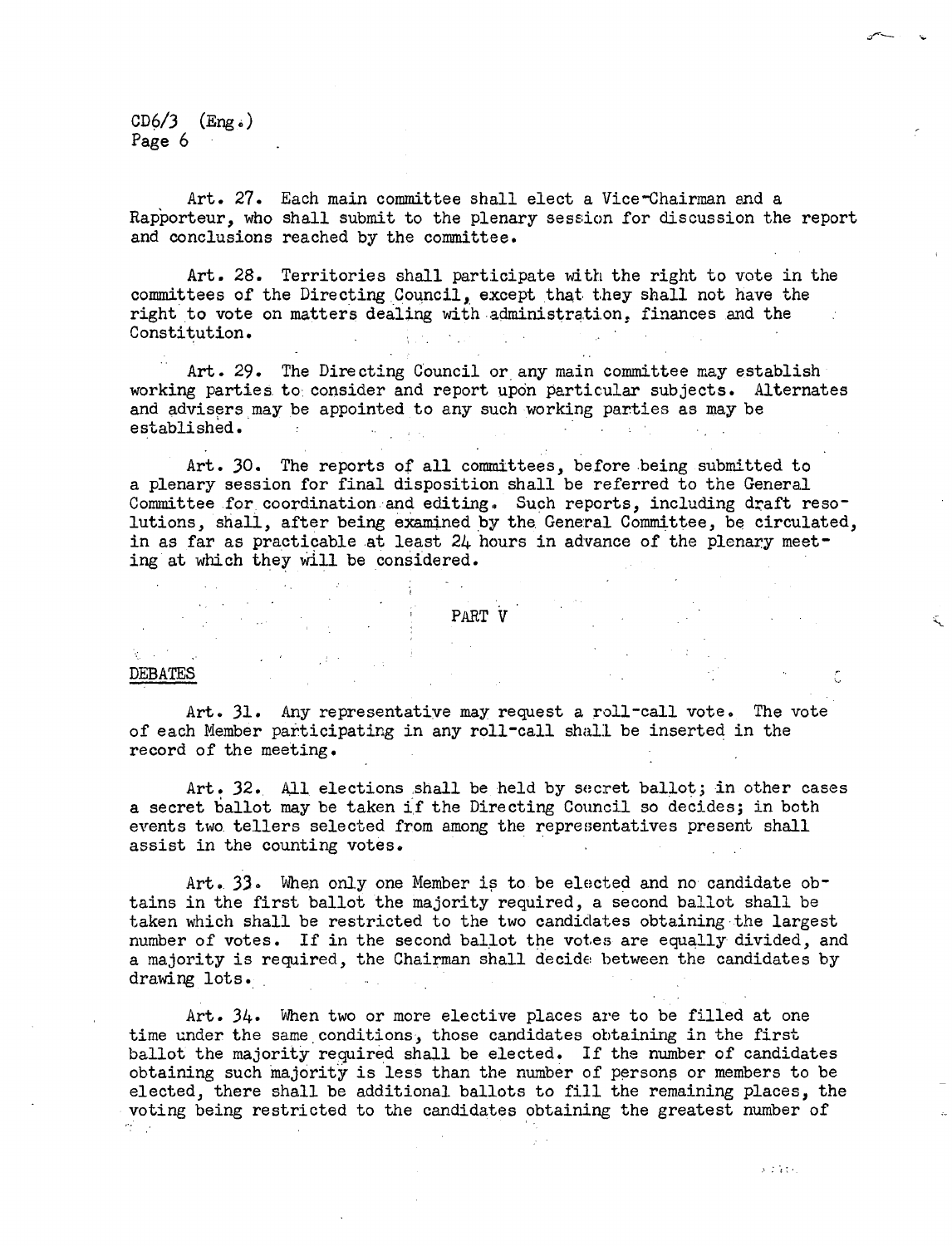<u>Agilia de manascritorias de la construcción de la construcción de la construcción de la construcción de la con</u>

votes in the previous ballot to a number not more than twice the places remaining to be filled; provided that, after the third inconclusive ballot, votes may be cast for any eligible Members. If three such unrestricted ballots are inconclusive, the next three ballots shall be restricted to the candidates who obtained the greatest number of votes in the third of the unrestricted ballots, to a number not more than twice the places remaining to be filled, and the following three ballots thereafter shall be unrestricted, and so on until all the places have been filled.

- -- z-

Art. 35. Parts of a proposal shall be voted on separately if any representative so requests.

Art. 36. If two or more amendments are moved to a proposal, the amendment furthest removed in substance from the original proposal shall be voted on first, then the amendment next furthest removed until all the amendments have been put to a vote.

Art. 37. An amendment shall be voted on before the original proposal and if it is adopted the amended proposal shall then be voted on.

Art. 38. During the discussion of any subject any representative may rise to a point of order, which shall be resolved immediately by the Chairman.

Art. 39. A representative may at any time move the closure of the debate. His motion shall be given priority and submitted to a vote immediately after one representative has been given the opportunity to speak in favor of and another against the motion.

Art. 40. The Chairman may at any time call for a vote to close the debate. If this motion is approved, the Chairman shall declare the debate closed.

Art. 41. The Directing Council may limit the time allotted to each speaker.

Art. 42. The right to speak shall be limited to representatives, to observers of Organizations entitled to representation, and to the Director of the Pan American Sanitary Bureau serving in an ex officio capacity. However, the Chairman may grant the right to speak to alternates and advisers of representatives and officers of the Pan American Sanitary Bureau and of the World Health Organization.